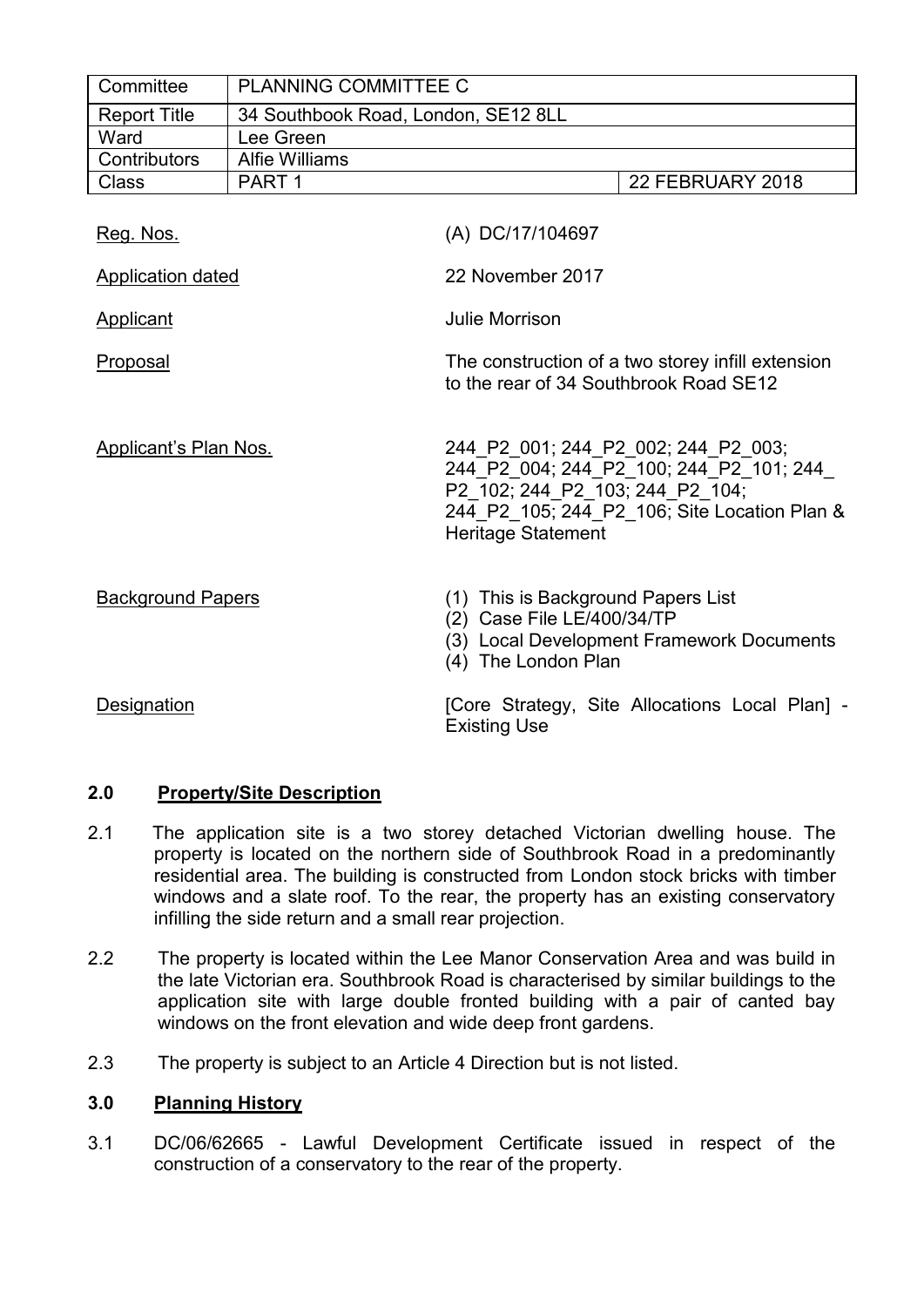- 3.2 DC/08/69603 Planning permission granted for the replacement of the existing roof tiles to two bay windows to the front elevation of 34 Southbrook Road SE12, together with a reduction in the gradient.
- 3.3 DC/17/103029 Planning permission granted for the construction of a single storey extension to the rear of 34 Southbrook Road SE12, together with the construction of a chimney and the installation of a replacement double glazed Crittal window in the side elevation.
- 3.4 Applications for similar developments on Southbrook Road are also of relevance to this application. In 2011, planning permission (DC/11/76925) was granted for the construction of an extension at first floor level to the rear of 29 Southbrook Road. In 2017, planning permission (DC/17/99901) was granted for the construction of an infill double storey extension to the rear of 25 Southbrook Road.

# **4.0 Current Planning Applications**

#### The Proposals

- 4.1 The construction of a two storey infill extension to the rear elevation. The ground floor element of the extension would be built on the footprint of the existing conservatory and would measure 5.46m in depth with a width of 4.36m. Officers note that the ground floor infill extension was granted permission as part of application DC/17/103029.
- 4.2 The first floor extension would be set back slightly from the ground floor extension measuring 4.87m in depth with a width of 3.86m. The extension would have a monopitched roof with a projecting gable to the rear. The roof would have a maximum height of 6.21m from ground level sloping to eaves 5.15m above the ground.
- 4.3 The extension would be constructed from London stock bricks to match the existing property with an Eternit artificial slate roof covering. At ground floor level the extension would accommodate a Crittal door. One timber sash window would be installed in the first floor gabel.

#### Supporting Documents

4.4 244\_P2\_001; 244\_P2\_002; 244\_P2\_003; 244\_P2\_004; 244\_P2\_100; 244 P2 101; 244 P2 102; 244 P2 103; 244 P2 104; 244 P2 105; 244 P2 106; Site Location Plan & Heritage Statement

## **5.0 Consultation**

- 5.1 This section outlines the consultation carried out by the Council following the submission of the application and summarises the responses received. The Council's consultation meet the requirements of the Council's adopted Statement of Community Involvement.
- 5.2 Site notices were displayed, a oress notice issued and letters were sent to residents in the surrounding area and the relevant ward Councillors. The Lee Manor Society were also consulted.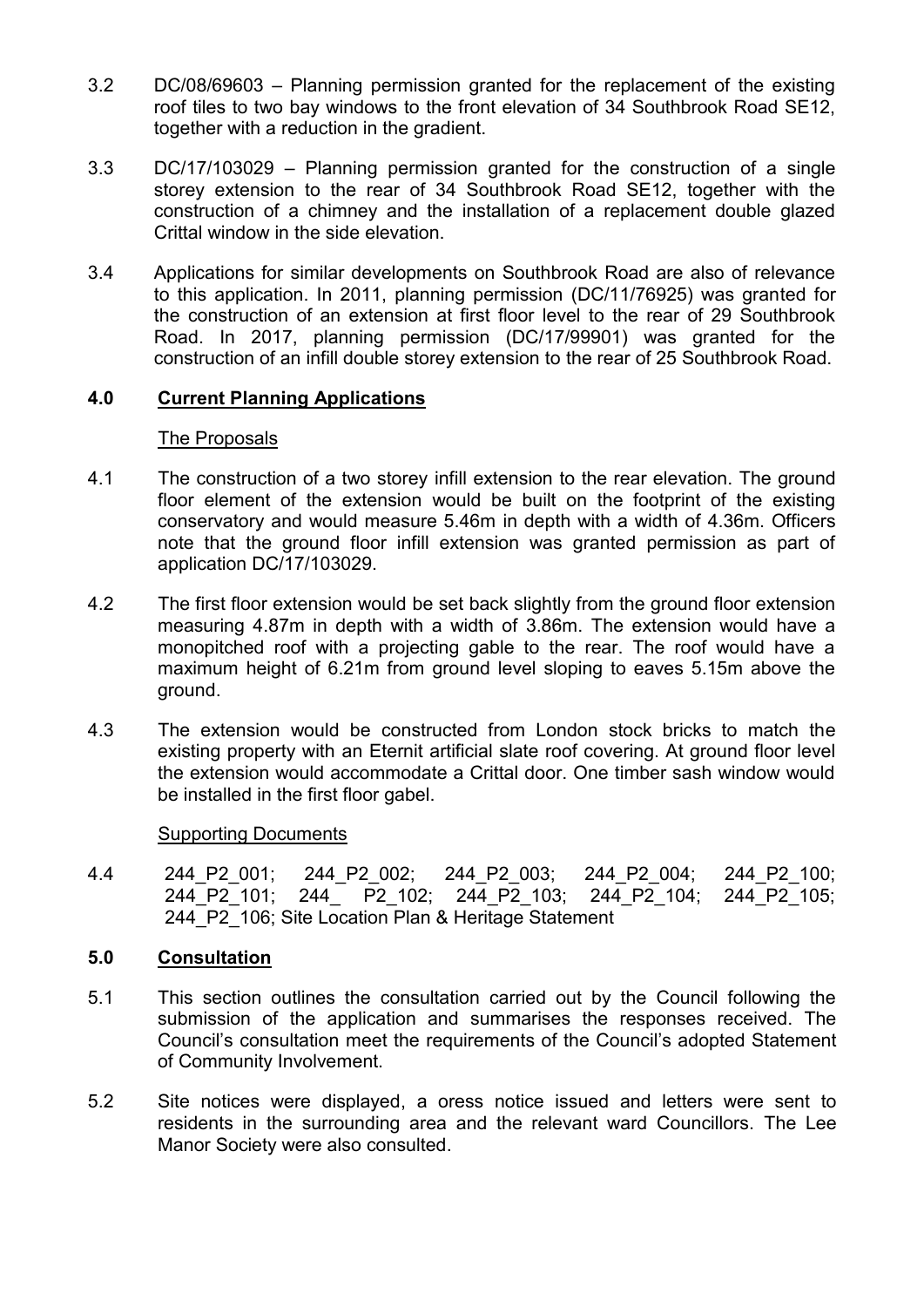- 5.3 One neighbouring resident responded to state that they had no objection to the application.
- 5.4 The Lee Manor Society objected to the first floor extension, noting that historically council planners have opposed first floor extensions to houses in the conservation area on the grounds they represented an excessive development of the original house and frequently impacted negatively on neighbours. We believe this approach should be maintained and therefore object to this proposal

## **6.0 Policy Context**

#### Introduction

- 6.1 Section 70(2) of the Town and Country Planning Act 1990 (as amended) sets out that in considering and determining applications for planning permission the local planning authority must have regard to:-
	- (a) the provisions of the development plan, so far as material to the application,
	- (b) any local finance considerations, so far as material to the application, and
	- (c) any other material considerations.

A local finance consideration means:

- (a) a grant or other financial assistance that has been, or will or could be, provided to a relevant authority by a Minister of the Crown, or
- (b) sums that a relevant authority has received, or will or could receive, in payment of Community Infrastructure Levy (CIL)
- 6.2 Section 38(6) of the Planning and Compulsory Purchase Act (2004) makes it clear that 'if regard is to be had to the development plan for the purpose of any determination to be made under the planning Acts the determination must be made in accordance with the plan unless material considerations indicate otherwise'. The development plan for Lewisham comprises the Core Strategy, the Development Management Local Plan, the Site Allocations Local Plan and the Lewisham Town Centre Local Plan, and the London Plan. The NPPF does not change the legal status of the development plan.

#### National Planning Policy Framework

6.3 The NPPF was published on 27 March 2012 and is a material consideration in the determination of planning applications. It contains at paragraph 14, a 'presumption in favour of sustainable development'. Annex 1 of the NPPF provides guidance on implementation of the NPPF. In summary, this states in paragraph 211, that policies in the development plan should not be considered out of date just because they were adopted prior to the publication of the NPPF. At paragraphs 214 and 215 guidance is given on the weight to be given to policies in the development plan. As the NPPF is now more than 12 months old paragraph 215 comes into effect. This states in part that '…due weight should be given to relevant policies in existing plans according to their degree of consistency with this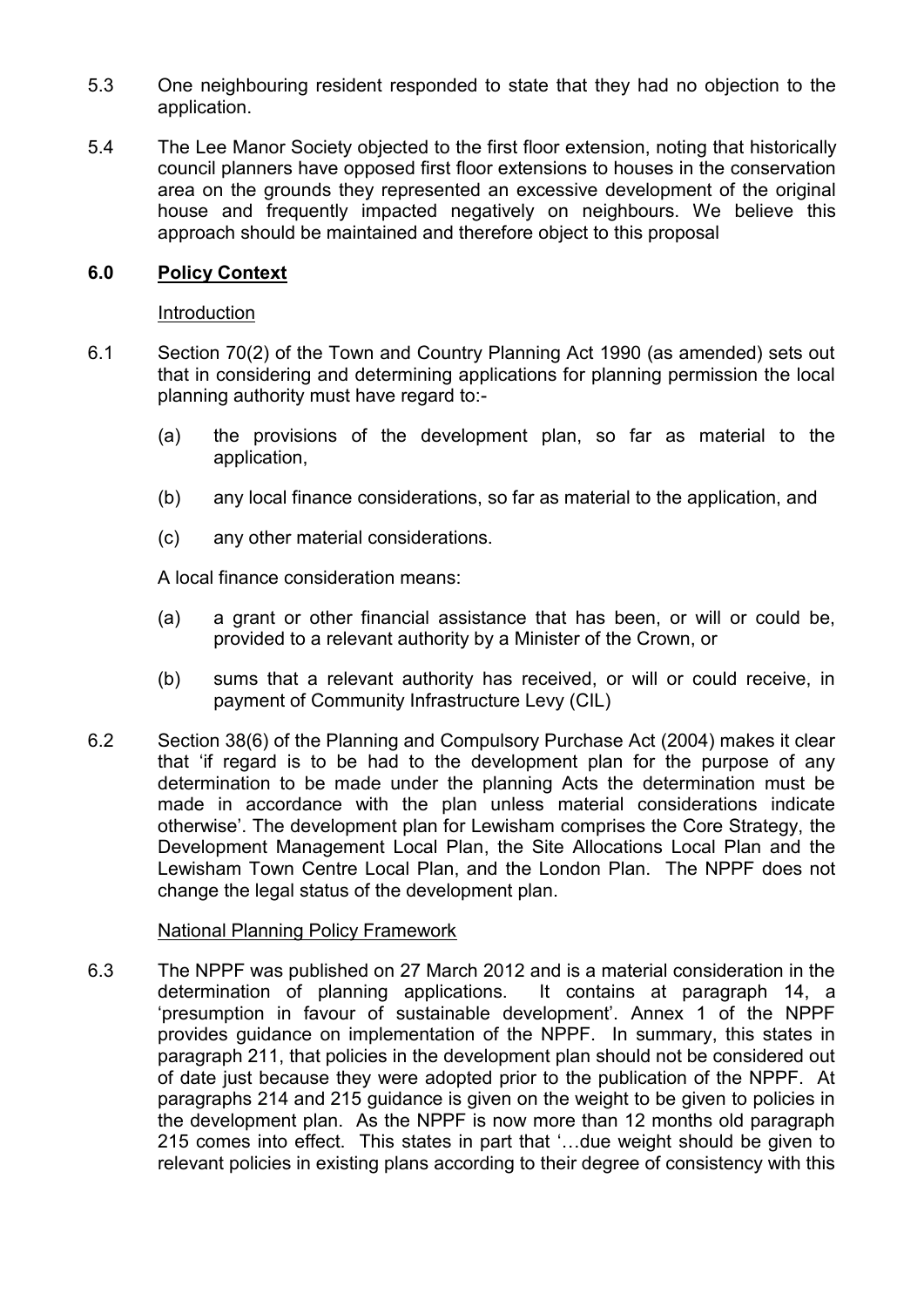framework (the closer the policies in the plan to the policies in the Framework, the greater the weight that may be given)'.

6.4 Officers have reviewed the Core Strategy for consistency with the NPPF and consider there is no issue of significant conflict. As such, full weight can be given to these policies in the decision making process in accordance with paragraphs 211, and 215 of the NPPF.

#### Other National Guidance

6.5 On 6 March 2014, DCLG launched the National Planning Practice Guidance (NPPG) resource. This replaced a number of planning practice guidance documents.

#### London Plan (March 2015)

6.6 On 14 March 2016 the London Plan (consolidated with alterations since 2011) was adopted. The policies relevant to this application are:

Policy 7.4 Local character Policy 7.6 Architecture Policy 7.8 Heritage assets and archaeology

#### Core Strategy

6.7 The Core Strategy was adopted by the Council at its meeting on 29 June 2011. The Core Strategy, together with the Site Allocations, the Lewisham Town Centre Local Plan, the Development Management Local Plan and the London Plan is the borough's statutory development plan. The following lists the relevant strategic objectives, spatial policies and cross cutting policies from the Lewisham Core Strategy as they relate to this application:

Core Strategy Policy 15 High quality design for Lewisham Core Strategy Policy 16 Conservation areas, heritage assets and the historic environment

## Development Management Local Plan

- 6.8 The Development Management Local Plan was adopted by the Council at its meeting on 26 November 2014. The Development Management Local Plan, together with the Site Allocations, the Lewisham Town Centre Local Plan, the Core Strategy and the London Plan is the borough's statutory development plan. The following lists the relevant strategic objectives, spatial policies and cross cutting policies from the Development Management Local Plan as they relate to this application:
- 6.9 The following policies are considered to be relevant to this application:
	- DM Policy 1 Presumption in favour of sustainable development
	- DM Policy 30 Urban design and local character
	- DM Policy 31 Alterations/extensions to existing buildings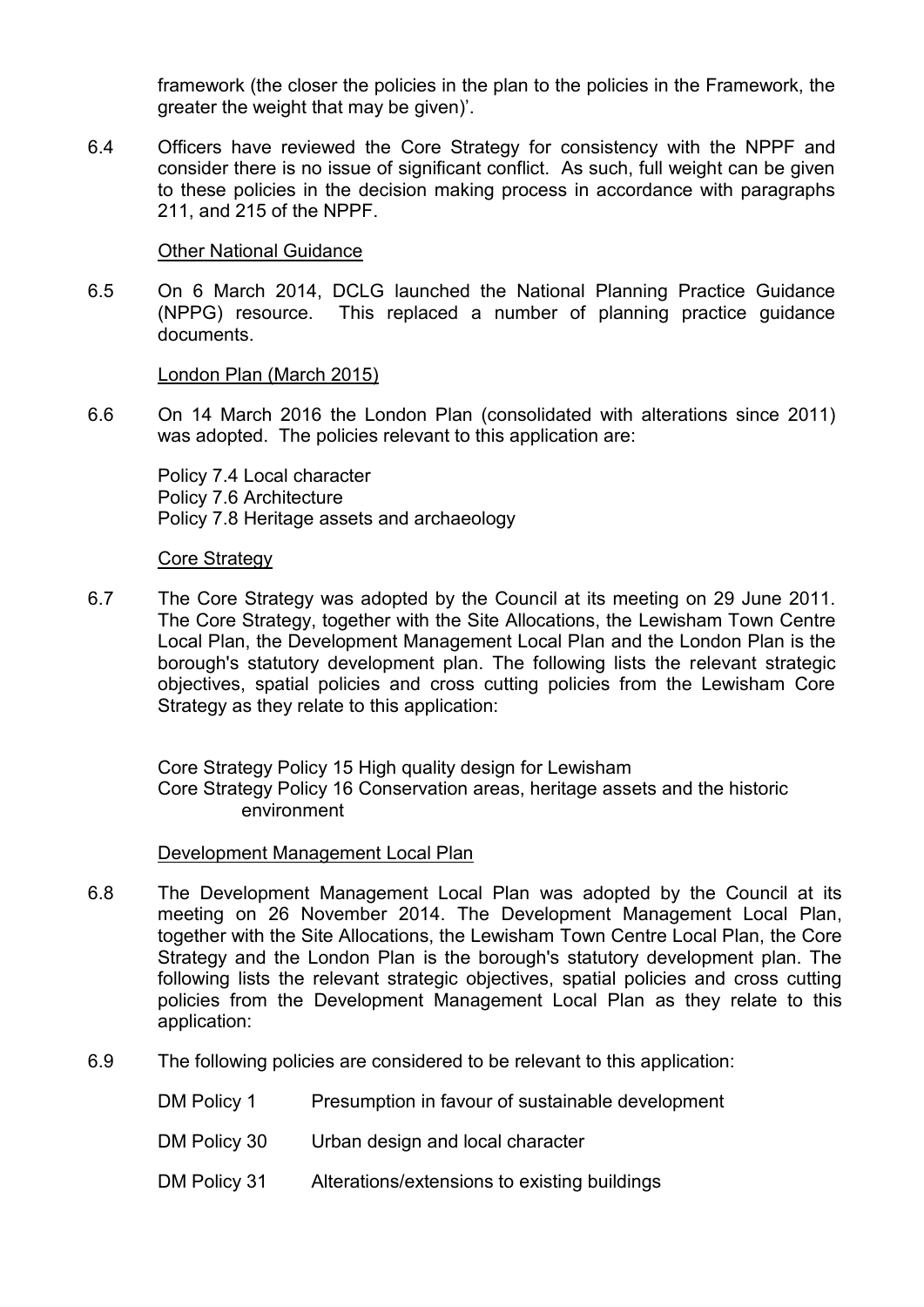DM Policy 36 New development, changes of use and alterations affecting designated heritage assets and their setting: conservation areas, listed buildings, schedule of ancient monuments and registered parks and gardens

## 6.10 Lee Manor Conservation Area Character Appraisal (2008)

# **7.0 Planning Considerations**

- 7.1 The main issues to be considered in respect of this application are:
	- a) Principle of Development
	- b) Design & Conservation
	- c) Impact on Adjoining Properties

## Principle of Development

7.2 The objection from the Lee Manor Society states that the council have historically resisted first floor extensions in conservation areas. However, as noted above, the council have previously granted two storey extensions on Southbrook Road, most recently at 25 Southbrook Road in 2017. Officers do not have an in principle objection to a residential extension, however the merits of the scheme with regards to scale, design and impact on the locaility will be assessed in order for Officers to determine if such a proposal can be supported.

#### Design & Conservation

- 7.3 DM Policy 36 requires all extensions to be compatible with the special characteristics of the area, its buildings, spaces, settings and plot coverage, scale, form and materials. Southbrook Road is located within Character Area 1 of the Lee Manor Conservation Area as identified within the Character Appraisal. The character appraisal highlights the combination of standardised symmetrical form and double frontages together with the highly varied architectural detailing as the defining feature of the road.
- 7.4 The proposed extension is confined to the rear and would not have an impact on the architecturally significant frontage of the property. The extension is considered to be proportionally subservient to the host property and neighbouring properties by virtue of its size and scale within the context of large double fronted buildings and the large rear garden.
- 7.5 As previously noted two-storey rear extensions have been granted planning permission on Southbrook Road. Most recently, planning permission was granted at committee for the construction of a two-storey extension to the rear of 25 Southbrook Road. The extension infilled the rear side return at ground and first floor levels. Officers consider the scale and siting of the proposed extension to be similar to the extension granted approval no.25 and note that both properties share a similar architectural form. 25 Southbrook Road was also granted planning permission for the construction of a single storey rear extension (reference DC/17/100203) similar to the extension granted permission at the application site in 2017.
- 7.6 DM Policy 30 states that materials used should be high quality and either match or complement existing development, and the reasons for the choice of materials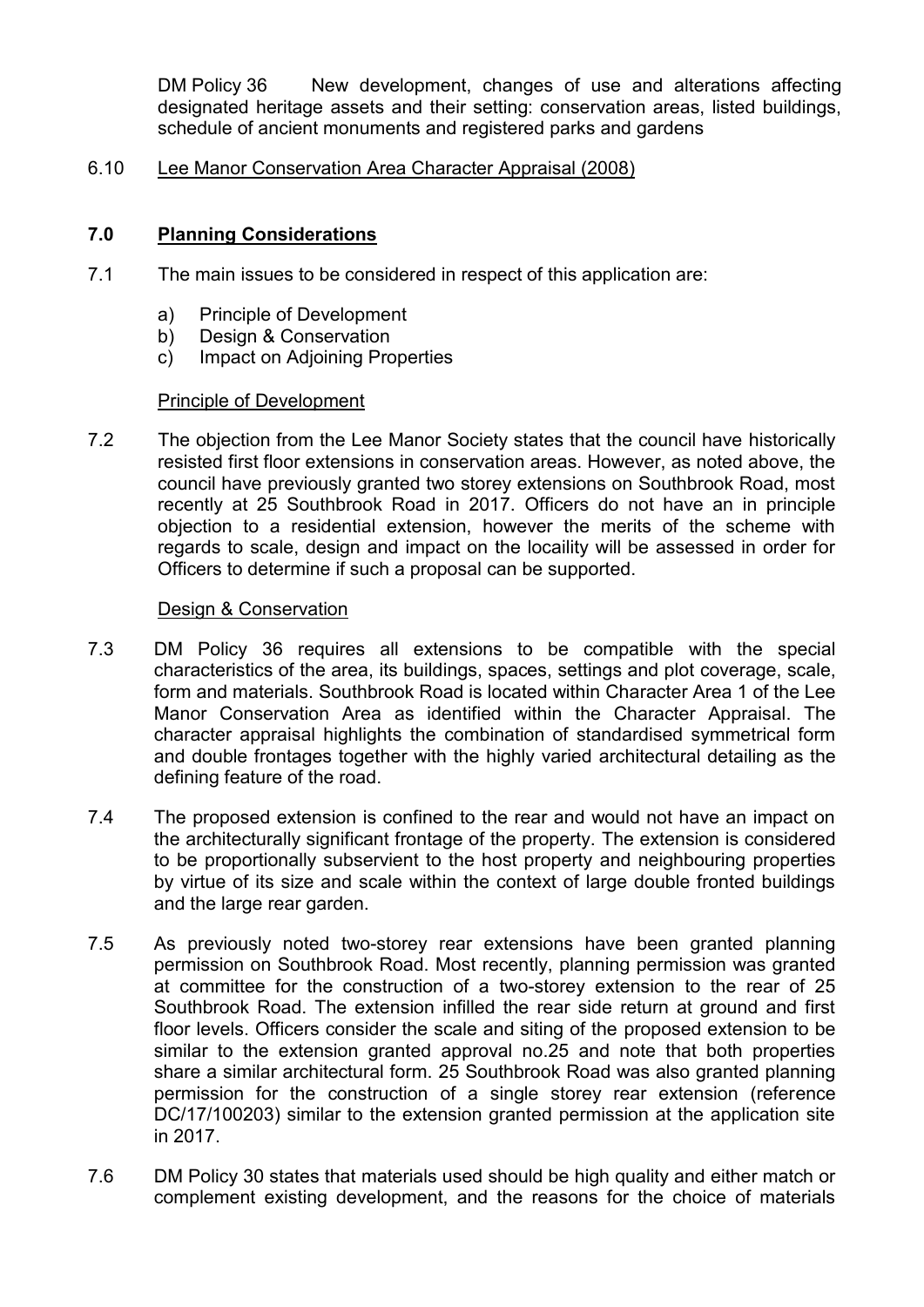should be clearly justified in relation to the existing built context. At ground floor the extension is proposed to be constricted from stock bricks with crittal patio doors. At first floor the walls will again be London stock bricks with a timber sash window in the gable elevation and eternite slate roof tiles. It is therefore considered that the choice of proposed materials are appropriate for the domestic nature of the extension, sensitive to character of the property, whilst also providing an individual design element with the use of Crittal.

7.7 The proposed extension is considered to accord with the principles of DM Policy 36 by virtue of the combination of historically appropriate and high quality complementary materials and proportionate scale.

## Impact on Adjoining Properties

- 7.8 DM Policy 31 states that residential extensions should not result in a significant loss of amenity or privacy to adjoining houses and gardens. The proposed development should therefore demonstrate that significant harm will not arise with respect to overbearing impact, loss of light, loss of outlook or general noise and disturbance.
- 7.9 The proposed development is contained to the western side of the rear elevation and as such the impact is limited to the western boundary with 36 Southbrook Road. No.36 benefits from a single storey garage located on the boundary with the application site. The garage measures 3m in width and separates the two properties. At first floor level, no.36 has a bedroom window in the side elevation that currently looks out over the garage and the existing conservatory at the application site.
- 7.10 Drawing 244\_P2\_102 demonstrates the relationship between the window and the proposed extension. The drawing shows that the rear of the extension would be approximately  $45^{\circ}$  from the edge of the window at a distance of approximately 3m. Officers are satisfied that the combination of the 3m distance and pitched roof design of the extension would prevent a sense of enclosure at the window and allow an acceptable level of outlook.
- 7.11 The proposed extension would introduce an additional opening that would overlook the rear gardens of neighbouring properties to the side and rear. However, these views are already in place and is not unreasonable for there be a level of overlooking in an urban environment such as this.

## **8.0 Local Finance Considerations**

- 8.1 Under Section 70(2) of the Town and Country Planning Act 1990 (as amended), a local finance consideration means:
	- (a) A grant or other financial assistance that has been, or will or could be, provided to a relevant authority by a Minister of the Crown; or
	- (b) Sums that a relevant authority has received, or will or could receive, in payment of Community Infrastructure Levy (CIL).
- 8.2 The weight to be attached to a local finance consideration remains a matter for the decision maker.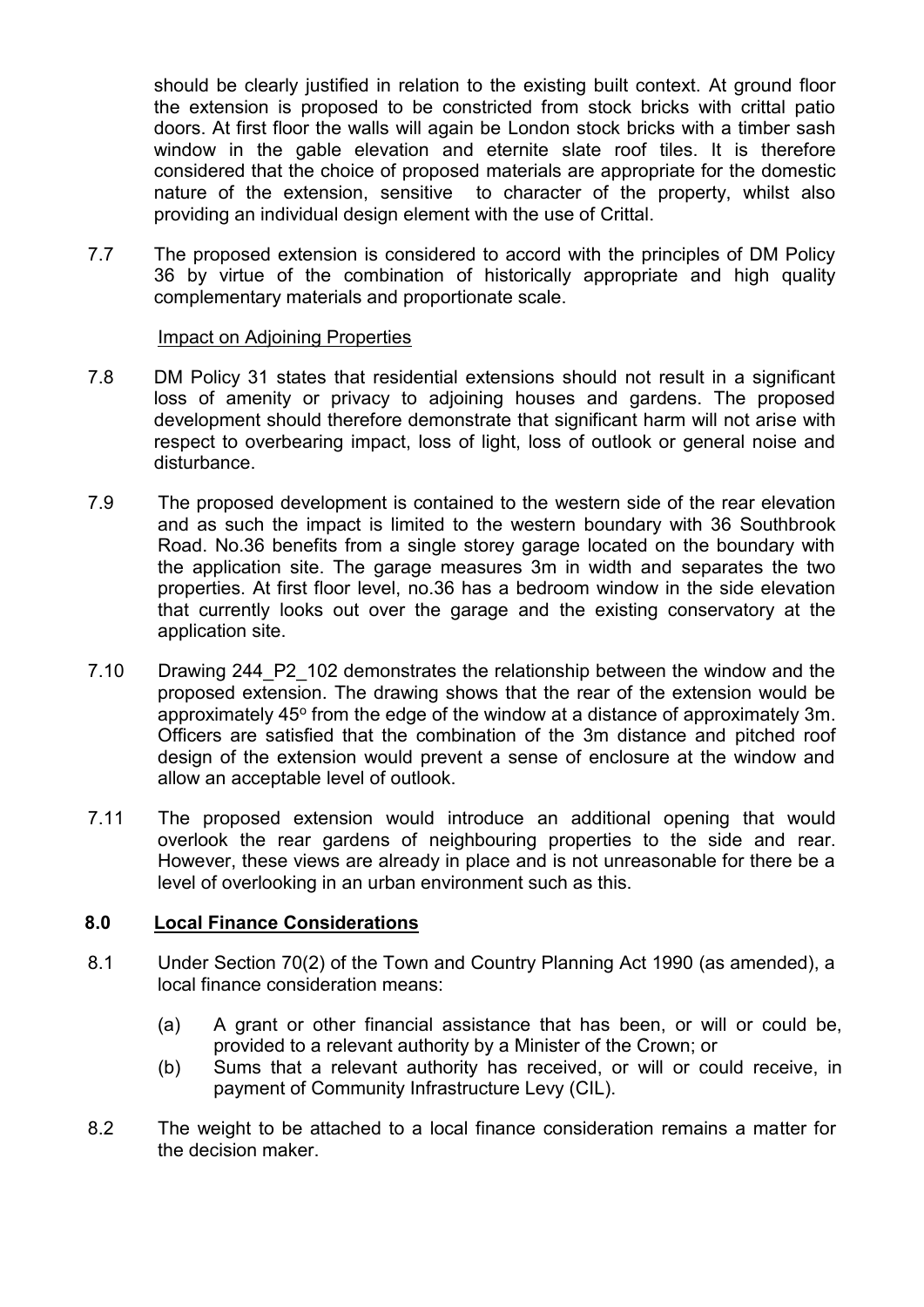8.3 The Mayor of London's CIL is therefore a material consideration. CIL is not applicable on this application.

## **9.0 Community Infrastructure Levy**

9.1 The above development is not CIL liable.

# **10.0 Equalities Considerations**

- 10.1 Section 149 of the Equality Act 2010 ("the Act") imposes a duty that the Council must, in the exercise of its functions, have due regard to:-
	- (a) eliminate discrimination, harassment, victimisation and any other conduct that is prohibited by or under the Act;
	- (b) advance equality of opportunity between persons who share a relevant protected characteristic and those who do not;
	- (c) foster good relations between persons who share a relevant protected characteristic and persons who do not share it.
- 10.2 The protected characteristics under the Act are: age, disability, gender reassignment, pregnancy and maternity, race, religion or belief, sex and sexual orientation.
- 10.3 The duty is a "have regard duty" and the weight to attach to it is a matter for the decision maker bearing in mind the issues of relevance and proportionality. In this matter there is no impact on equality

# **11.0 Conclusion**

- 11.1 This application has been considered in the light of policies set out in the development plan and other material considerations.
- 11.2 The proposed extension would preserve the character of the Lee Manor Conservation Area and would have an acceptable impact on residential amenity in accordance with DM Policies 30, 31 and 36. The scheme is therefore considered acceptable and planning permission should be approved.

## **12.0 RECOMMENDATION**

12.1 Grant permission subject to the following conditions:

## **Conditions**

1. The development to which this permission relates must be begun not later than the expiration of three years beginning with the date on which the permission is granted.

**Reason:** As required by Section 91 of the Town and Country Planning Act 1990.

2. The development shall be carried out strictly in accordance with the application plans, drawings and documents hereby approved and as detailed below: